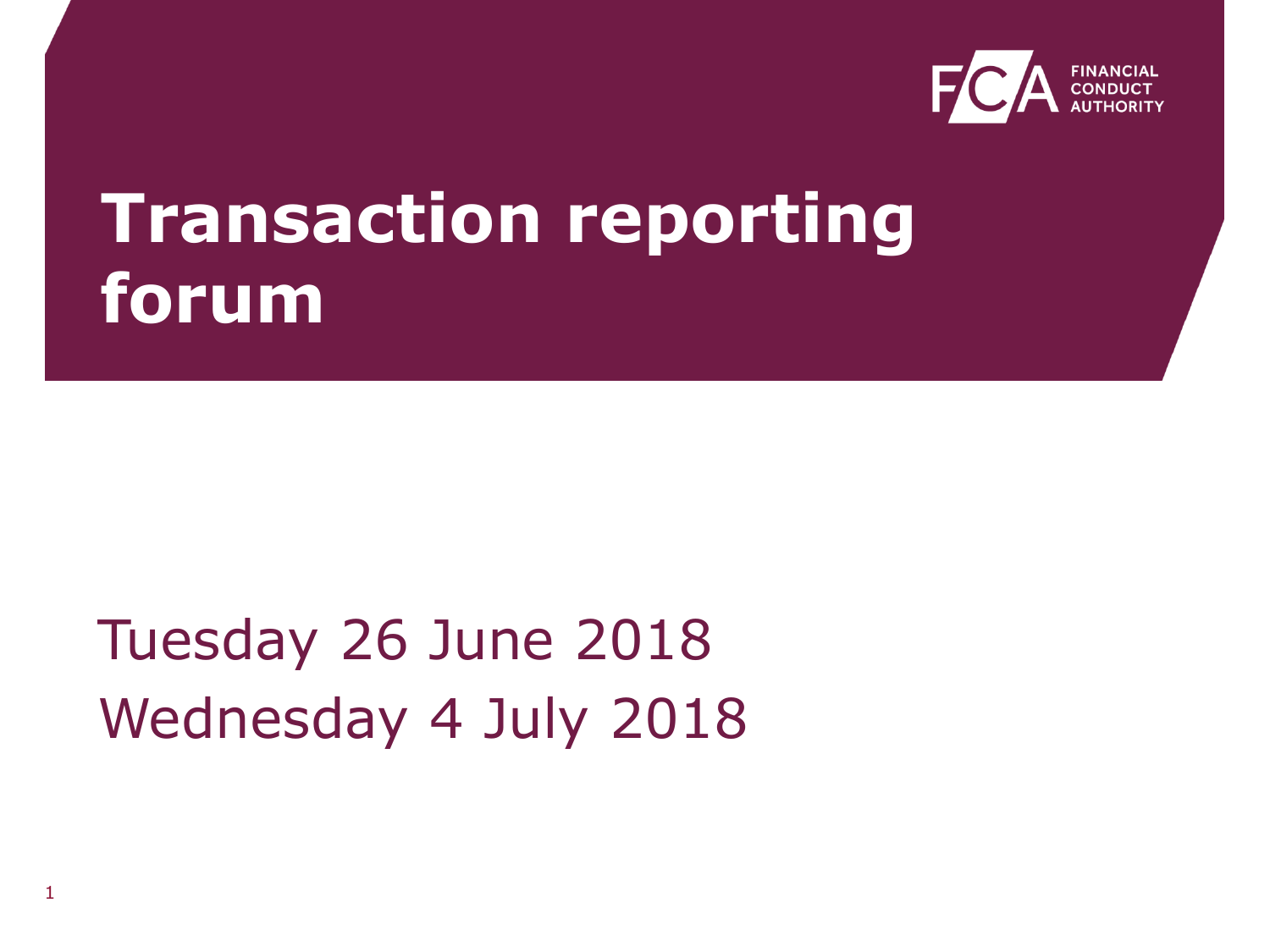## **Agenda**

| <b>Topics</b>                                                          | <b>Presenter</b>        |
|------------------------------------------------------------------------|-------------------------|
| Introduction                                                           | Ana Fernandes           |
| Welcome                                                                | <b>Simon Hargreaves</b> |
| The story so far                                                       | Donal Molloy            |
| Errors & omissions<br>notification forms and<br>requesting sample data | Juliet Onyeka           |
| Data quality issues                                                    | Ayo Fashina             |
| Key messages                                                           | Ana Fernandes           |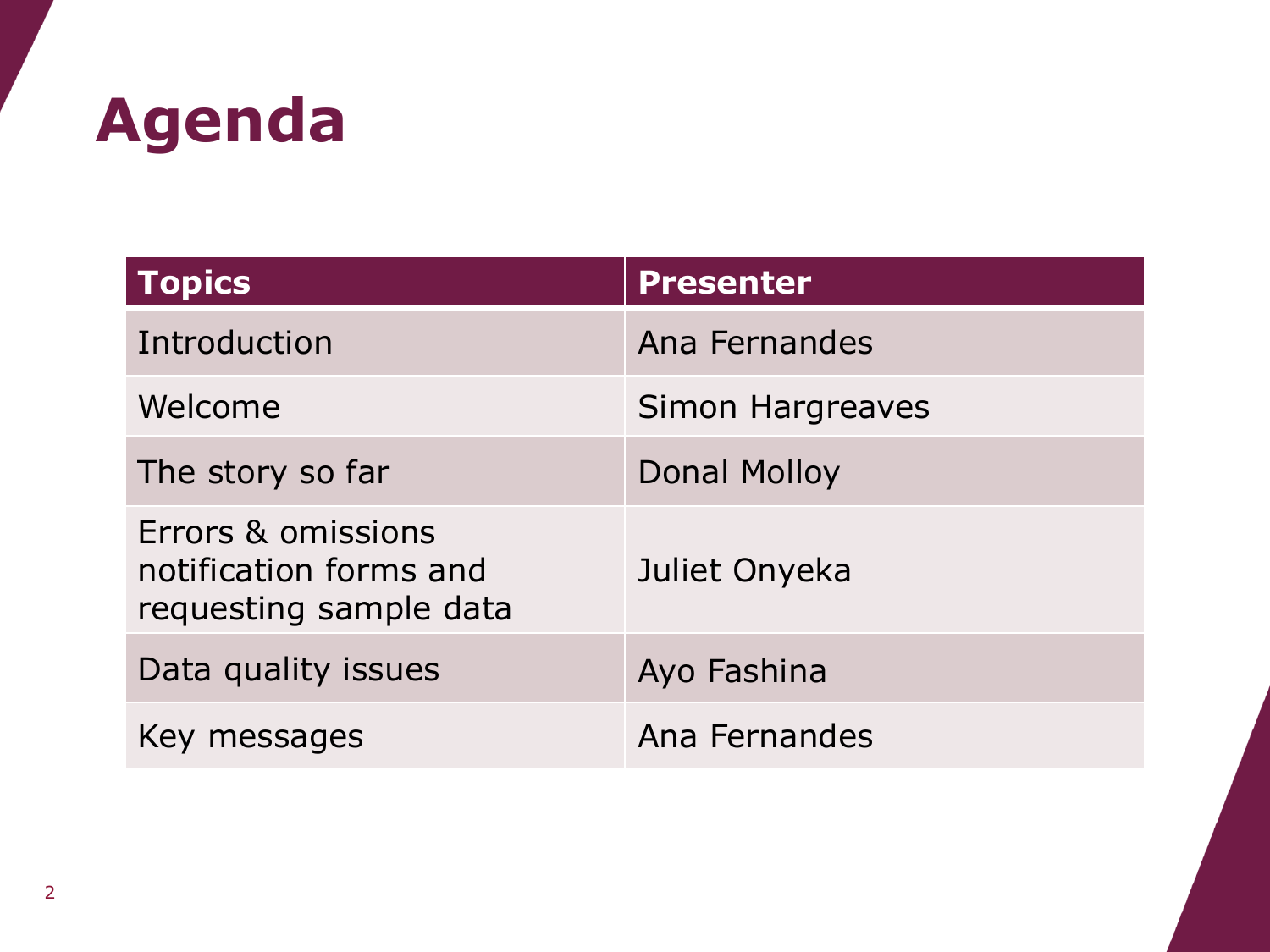

#### **Welcome**

#### Simon Hargreaves Head of Secondary Market Oversight Department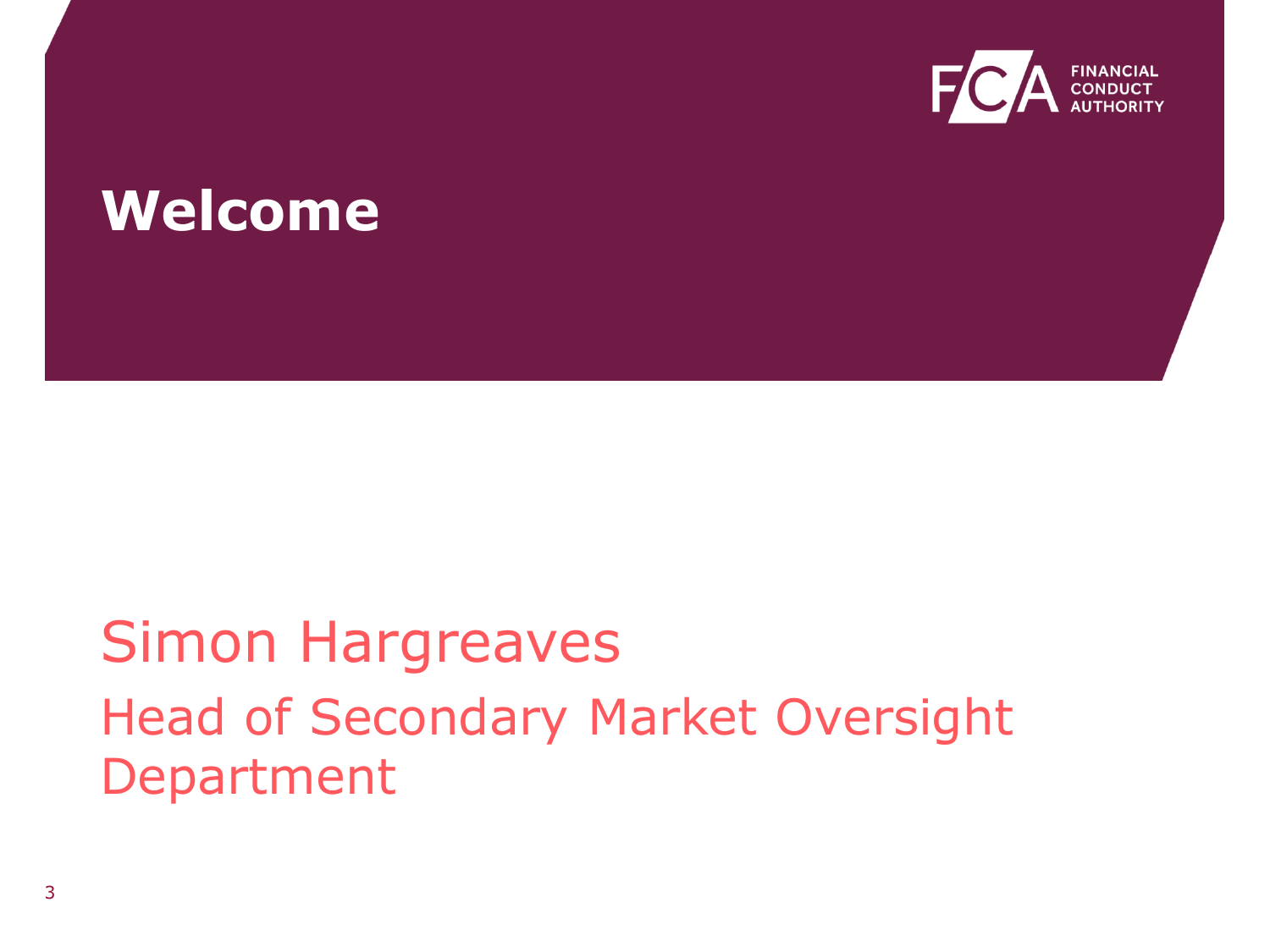

## **The story so far**

#### Transaction reporting and instrument reference data processing

Donal Molloy Senior Associate, Markets Reporting Team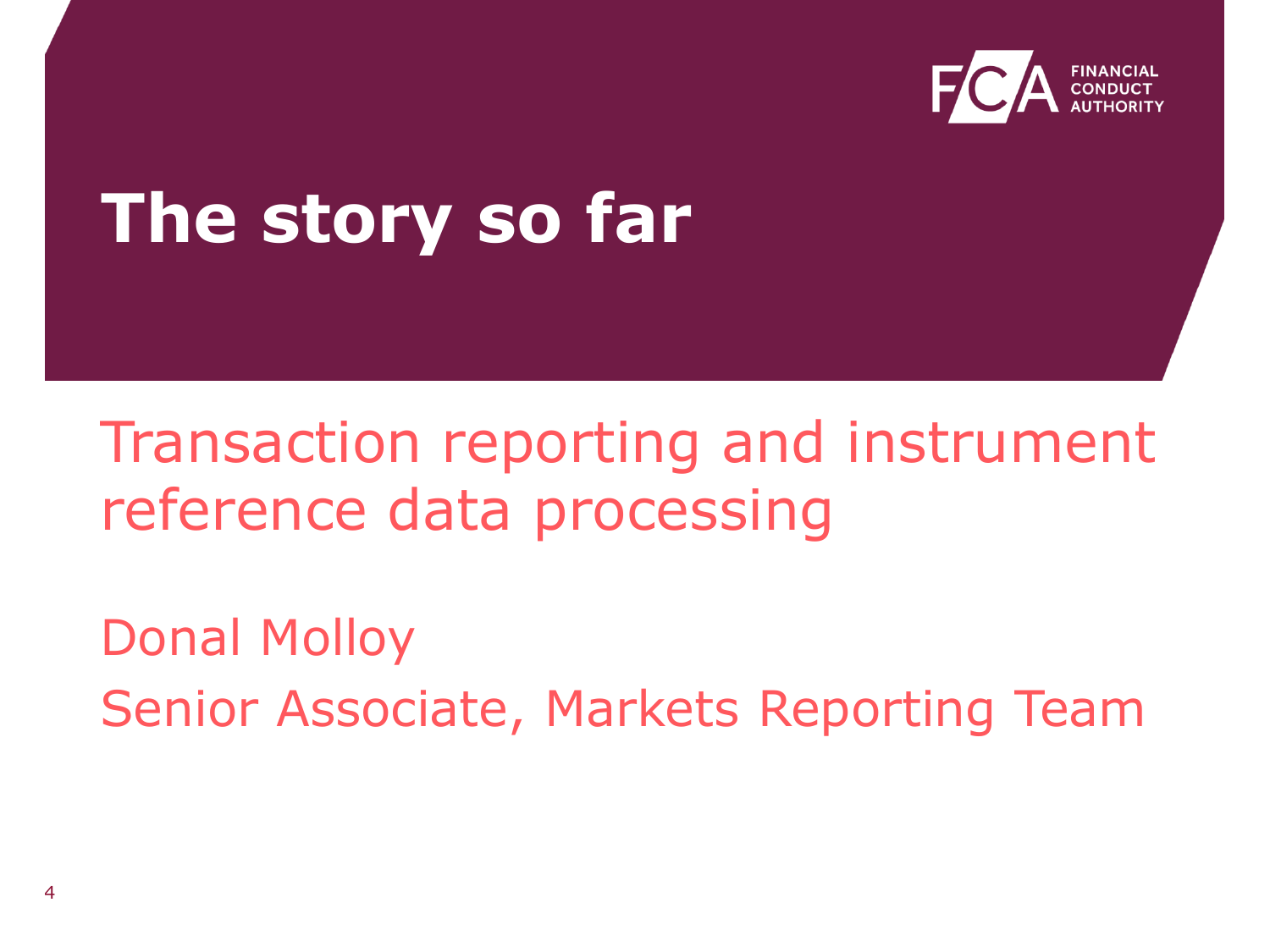### **Context diagram for Transaction Reports & IRD**

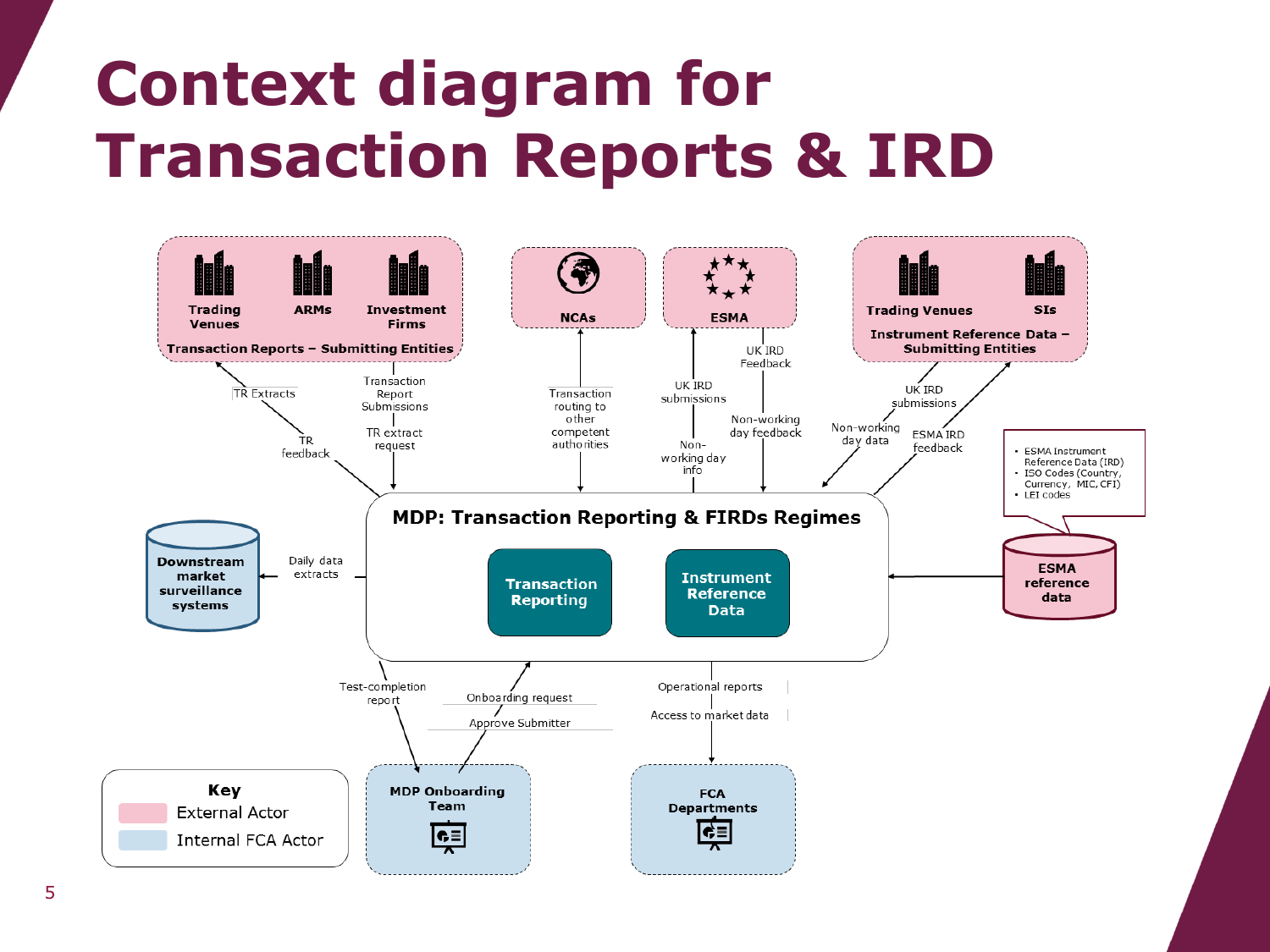## **Number of submitting firms**

Instrument Reference data

• 72 firms, submitting for 199 unique venues (segment MICs)

These comprise of Regulated Markets, MTFs, OTFs and SIs

#### **Transaction Reporting**

- MiFID I 8 firms submitting transaction reports
- MiFID II 23 firms submitting transaction reports

Made up of ARMs (UK and EEA), Trading Venues and Investment Firms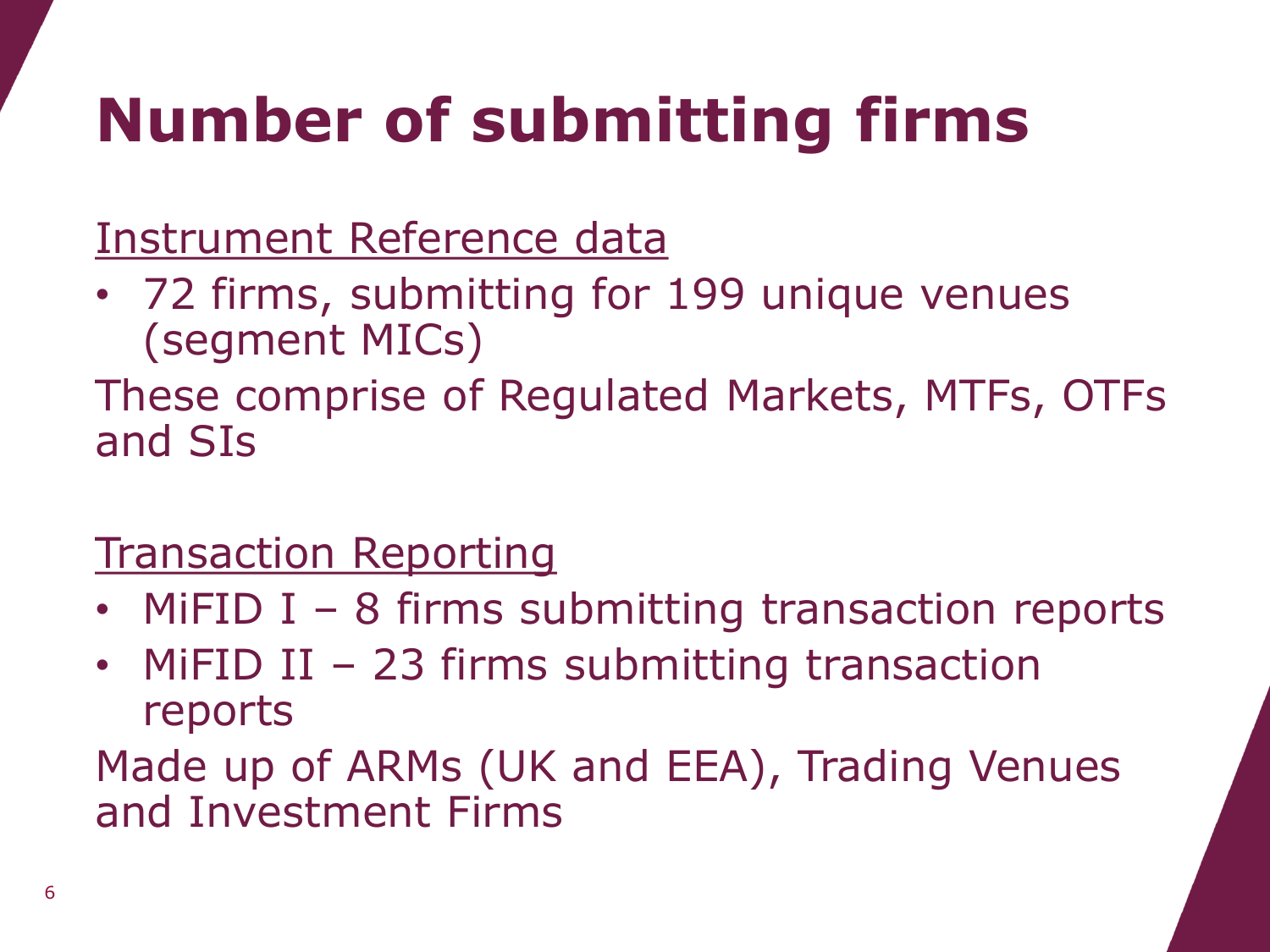### **Number of transaction reports submitted**



 $ACPT$  **RJCT**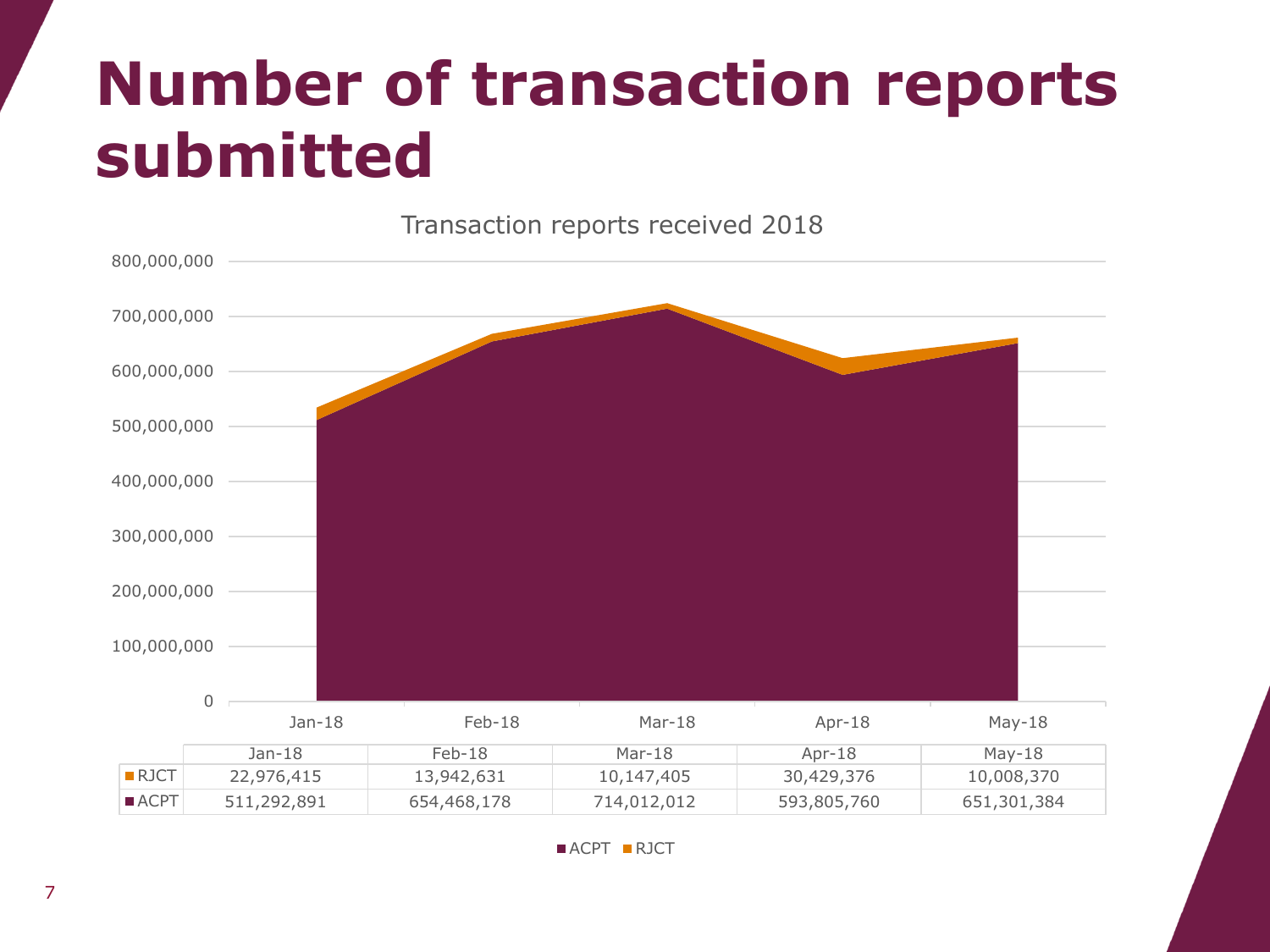Pending Transactions

- Pending process applies only to the validation of the instrument
- Each submitting entity should receive daily feedback about submitted files confirming the current status of those files including pending transactions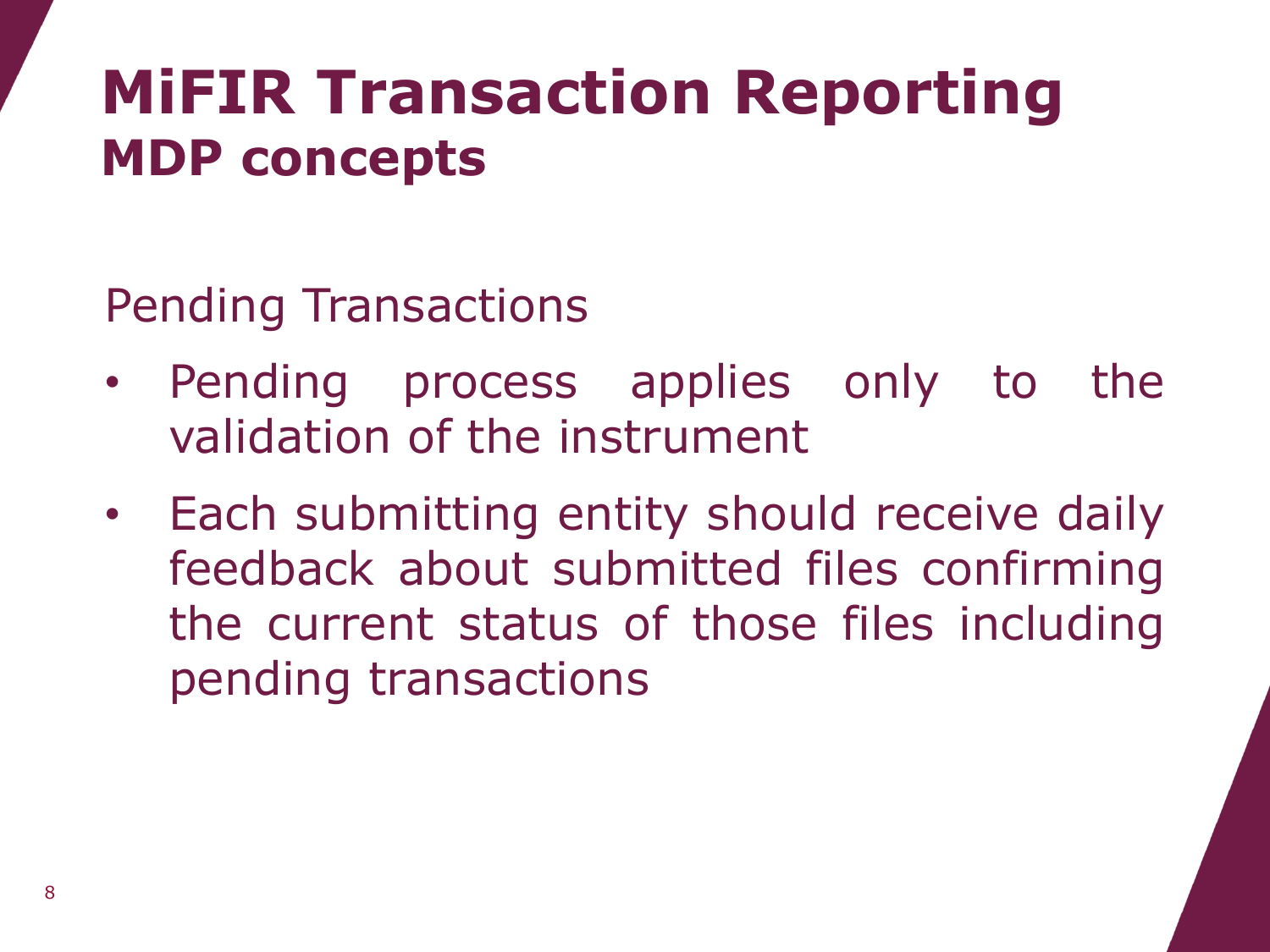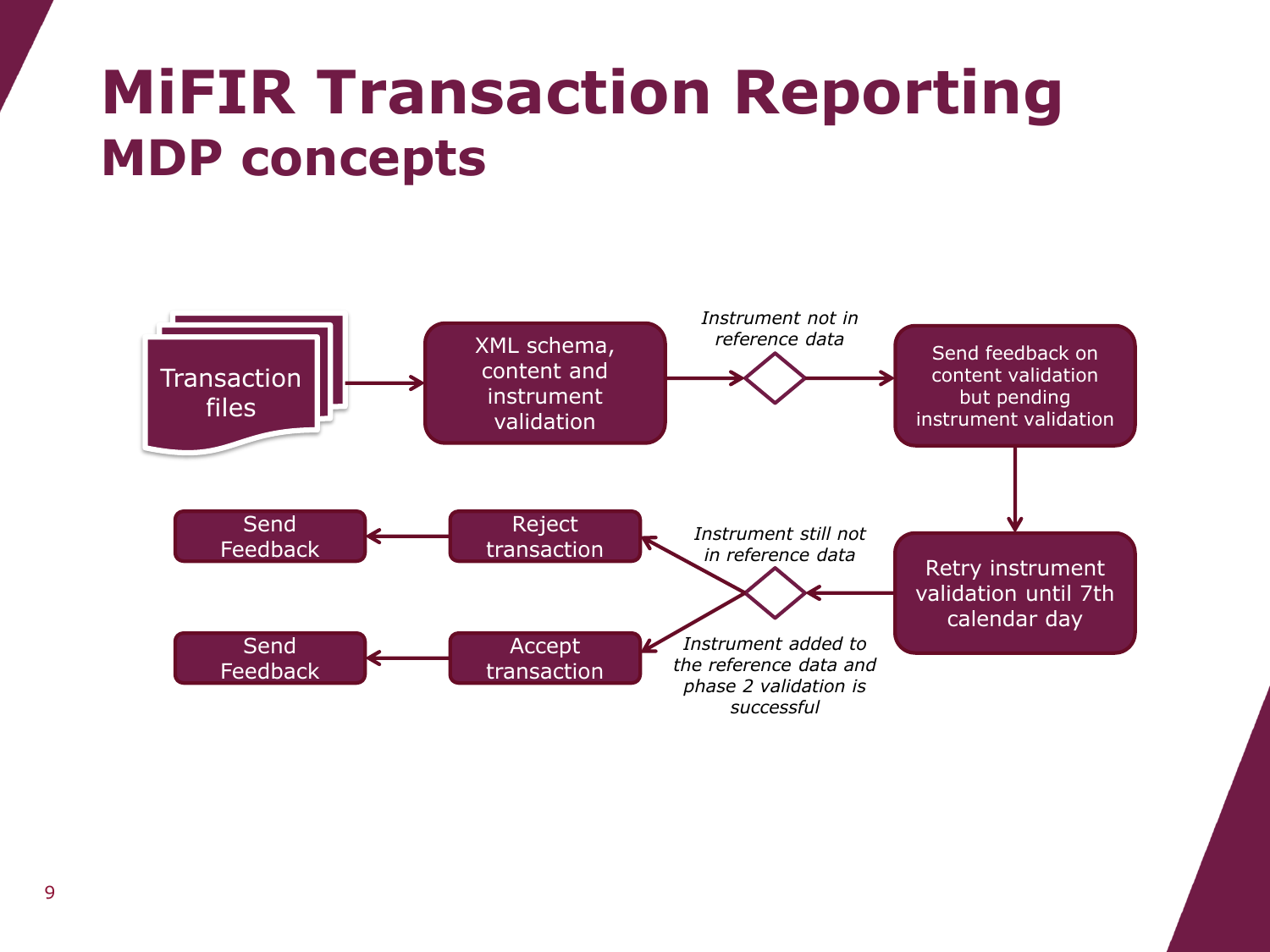Held Transactions

- For validating transactions executed on day T, the reference data as of day T is used [CDR 2017/585, Article 7(4)]
- Transactions executed and submitted on day T are not processed/validated until the relevant reference data is available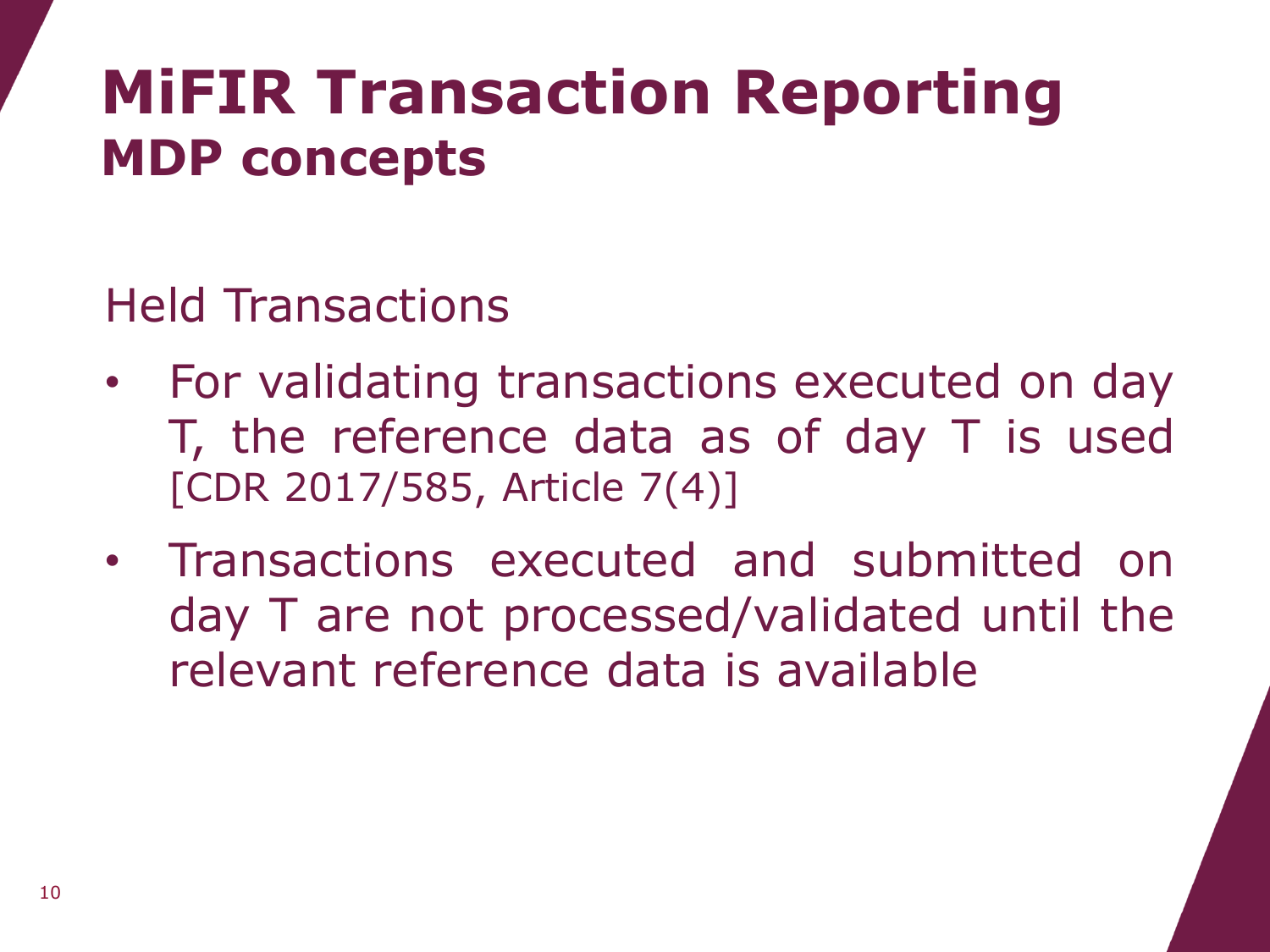#### Held Transactions (cont.)

- Transactions in a held state will not be included in data extracts
- Order for processing transaction reports:



• Files will be accepted to the Axway server but will not be processed until reference data, pending and held processes have been completed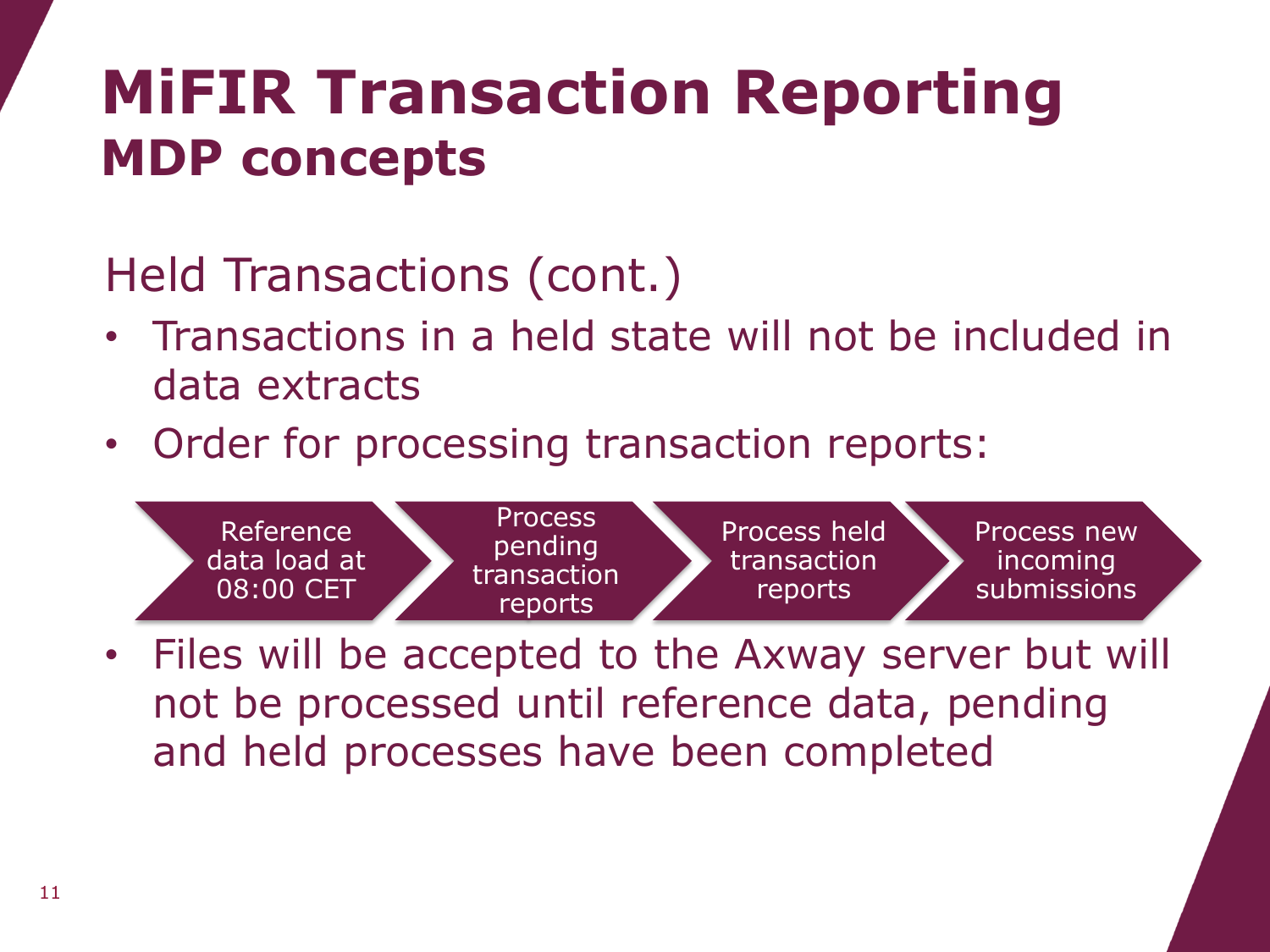## **Top 10 rejections**

Instrument validation

- CON-412 Instrument is not valid in reference data on transaction date
- CON-472 Underlying instrument XXX is not valid in reference data on transaction date

Content Validation

- CON-370 Country of branch membership is missing
- CON-640 Commodity derivative indicator is missing
- CON-430 Instrument classification identifier is incorrect
- CON-473 No underlying reported for swap transaction
- CON-351 Net amount is missing

#### **Duplication**

- CON-023 Transaction report with the same transaction reference number has already been sent for the firm and not cancelled
- CON-024 Transaction for cancellation cannot be found
- CON-025 Transaction has already been cancelled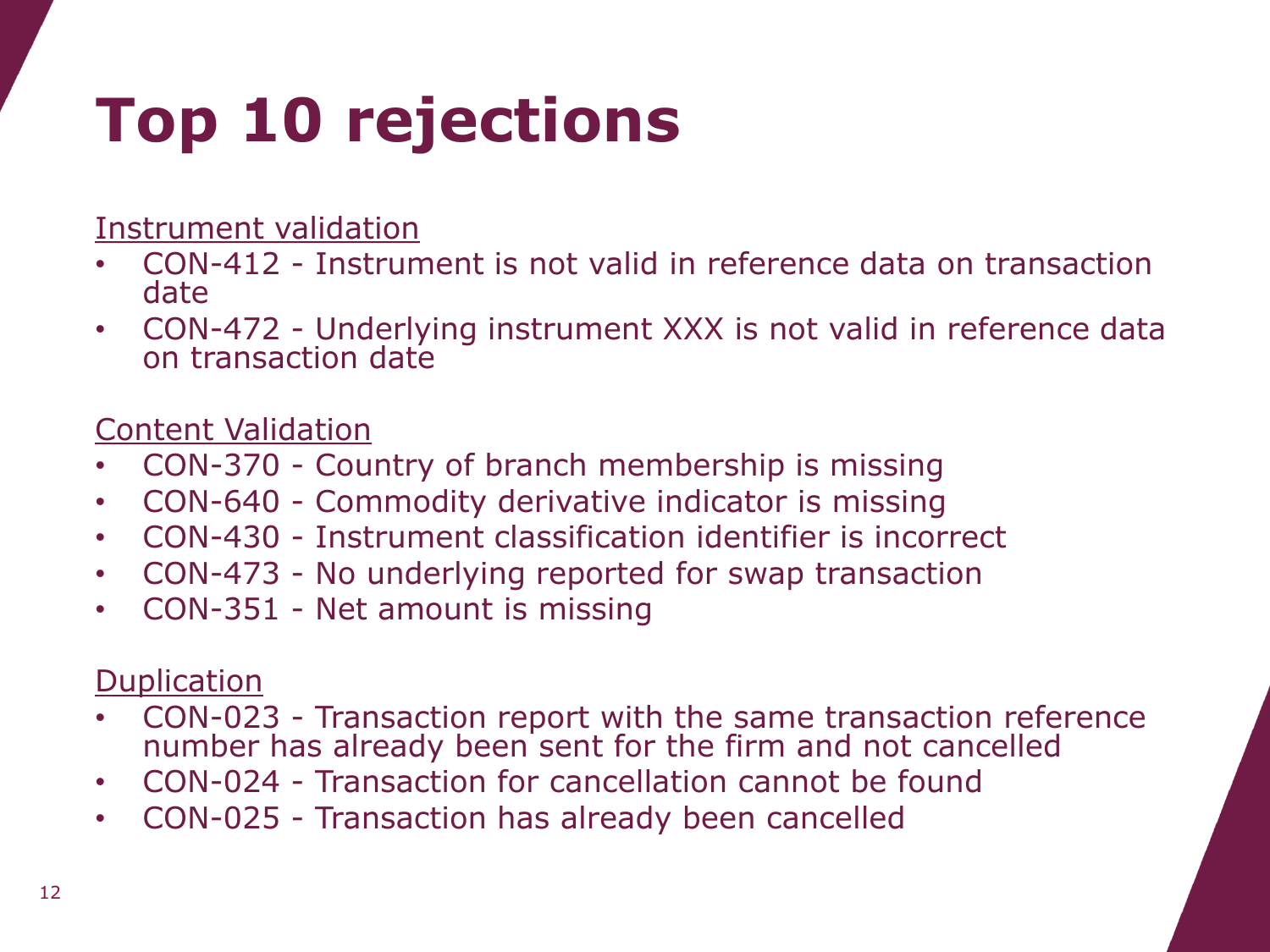

#### **Errors & omissions notification forms and requesting sample data**

Juliet Onyeka Team Leader, Markets Reporting Team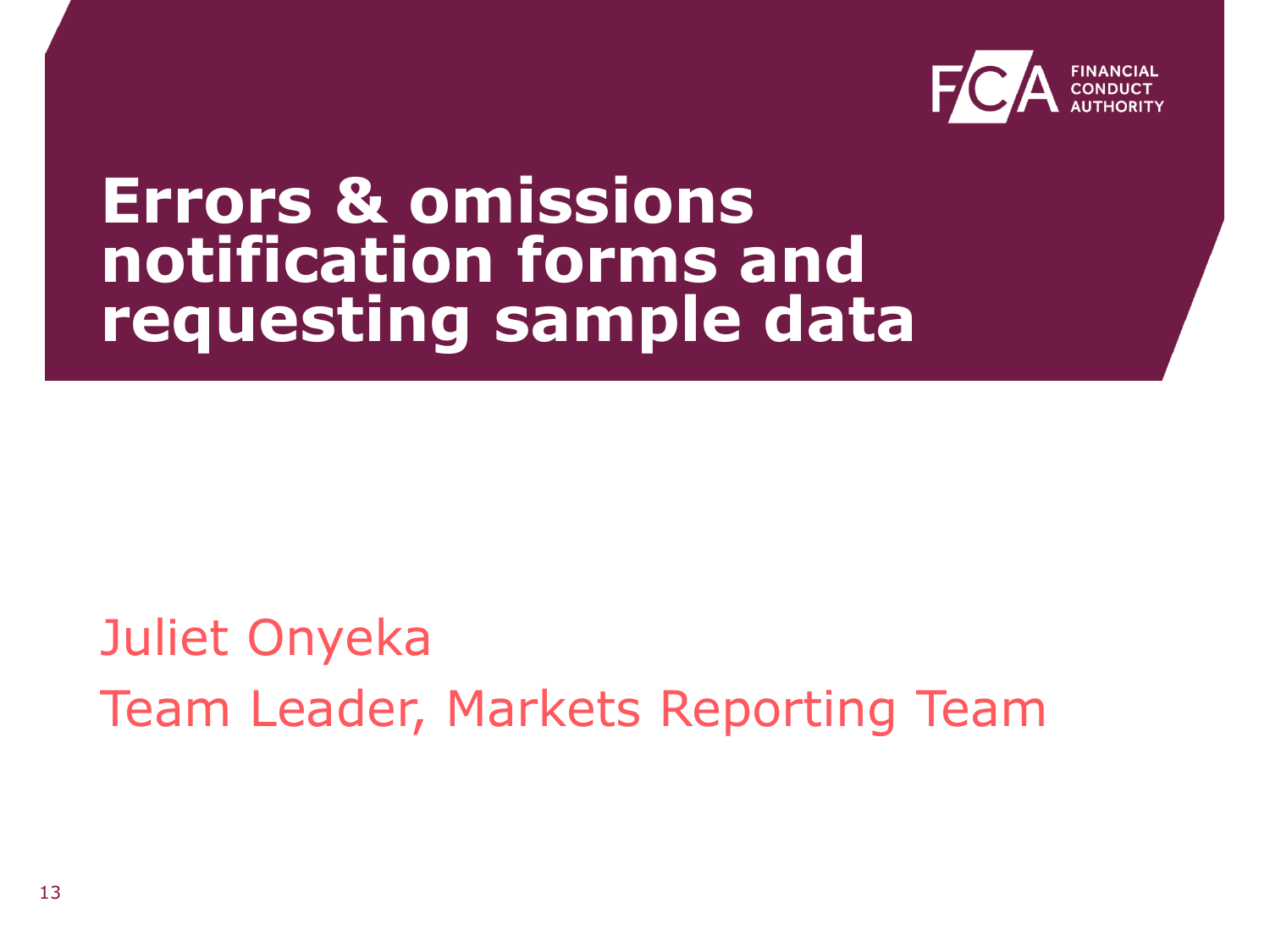## **Errors and omissions notification forms**

- Importance
	- Obligation to notify regulator (Art 15 CDR 2017/590)
- Types
	- [Transaction reporting notification](https://www.fca.org.uk/publication/forms/transaction-reporting-errors-and-omissions-notification-form.docx)
	- [Instrument reference data notification](https://www.fca.org.uk/publication/forms/instrument-reference-data-errors-and-omissions-notification-form.docx)
- Purpose
	- Systemic issues
	- Not for rejection notifications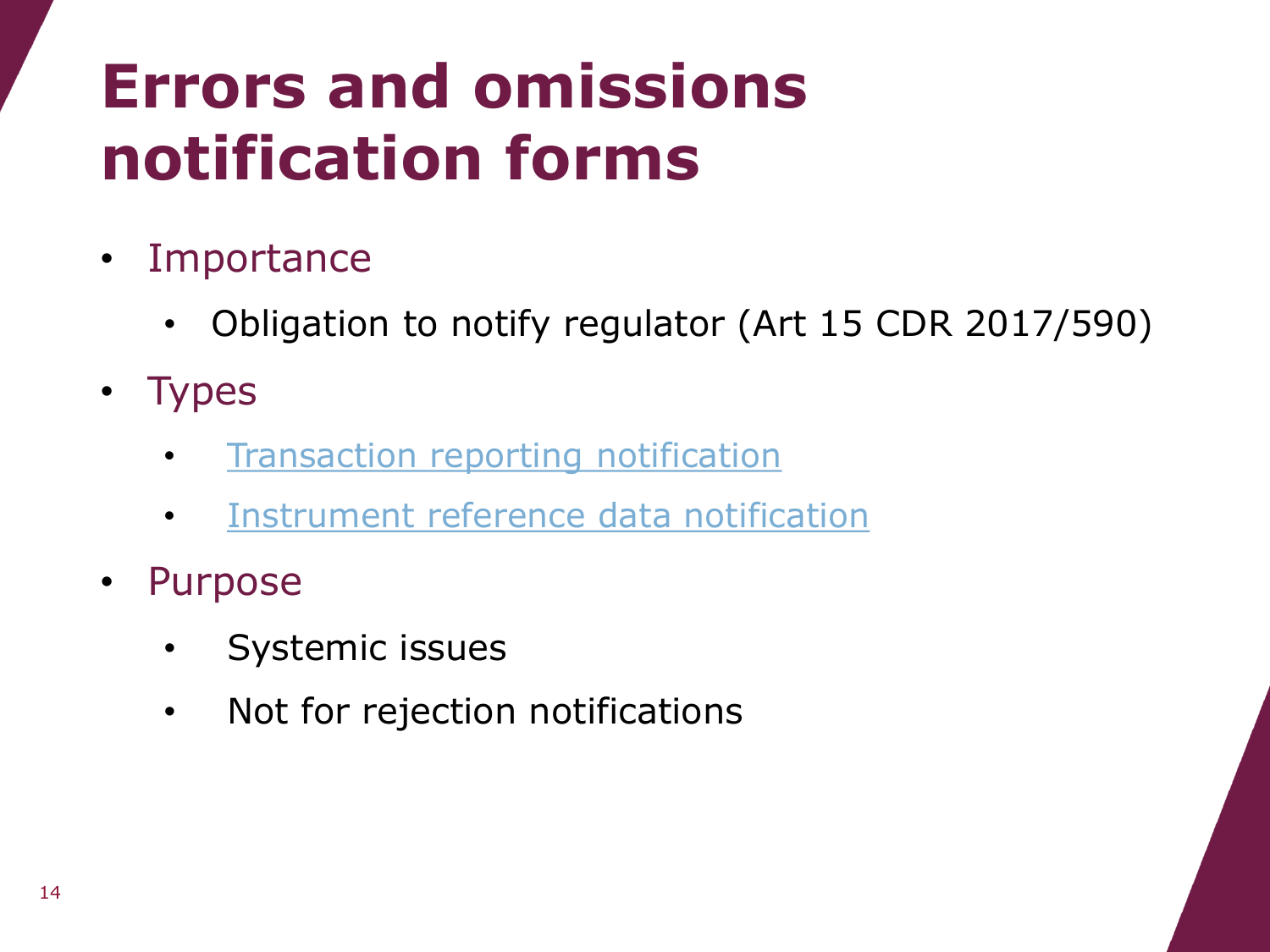## **Requesting sample data**

- **Importance** 
	- Data reconciliations to ensure completeness and accuracy
- Requirements
	- Set up an [administrator user](https://www.fca.org.uk/publication/forms/mdp-administrator-user-registration-form.docx) for MDP portal access
	- Sample data is requested via [MDP Entity Portal](https://portal.mdp.fca.org.uk/mdpfca/sites/MDPUserPortal/home.html)
- Who can request?
	- User associated with an executing entity or
	- User associated with submitting entity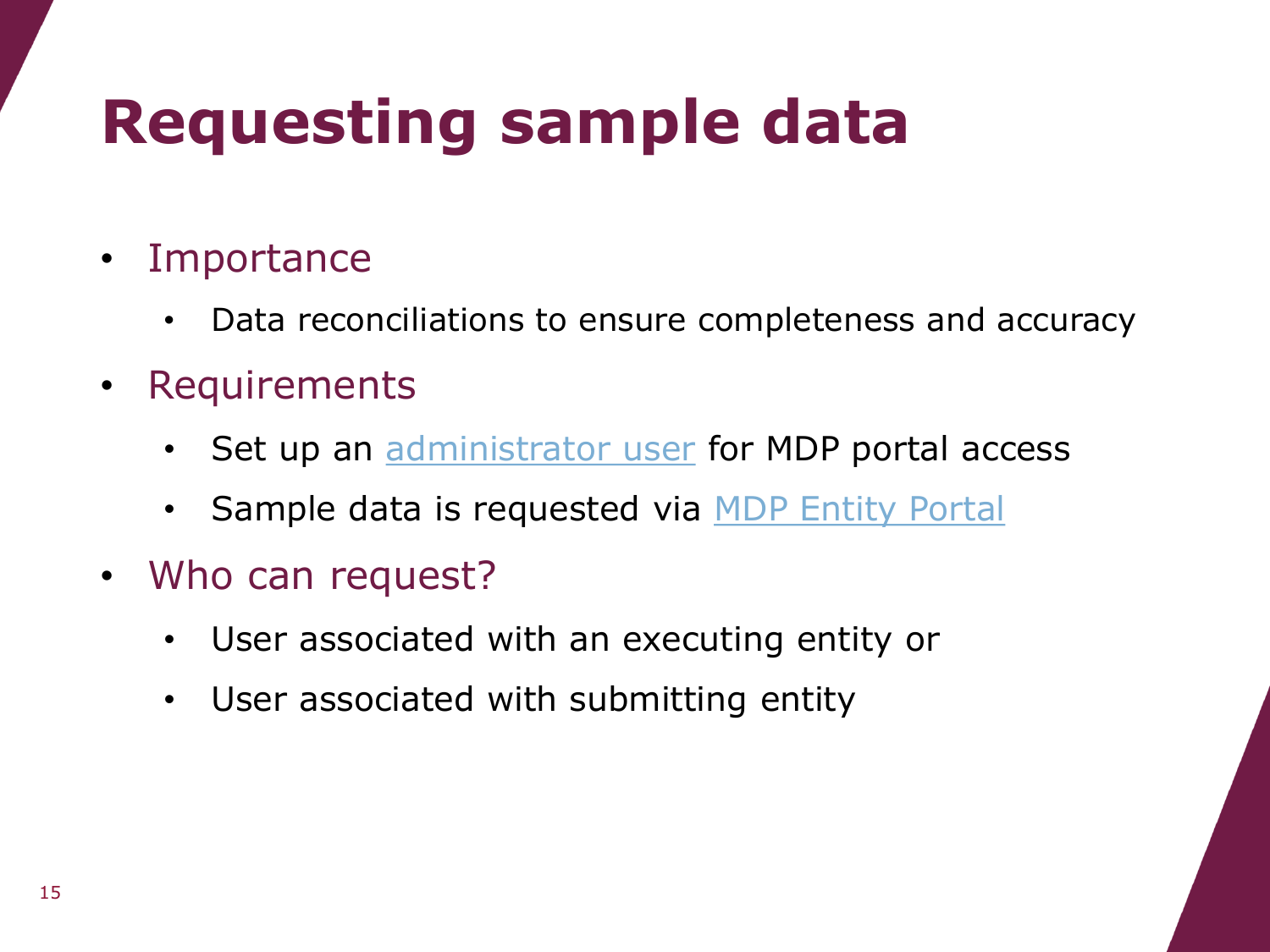## **Requesting sample data**

- Common problems
	- XML format challenging to some firms
	- 'Cancelled' transactions not incorporated when 'trade date' used
- Known issues
	- No submission date on output
- Useful resources
	- [Data extract schema](https://www.fca.org.uk/publication/forms/mdp-transaction-report-data-extract-schema.xsd)
	- User guide available from the [MDP Entity Portal](https://portal.mdp.fca.org.uk/mdpfca/sites/MDPUserPortal/home.html)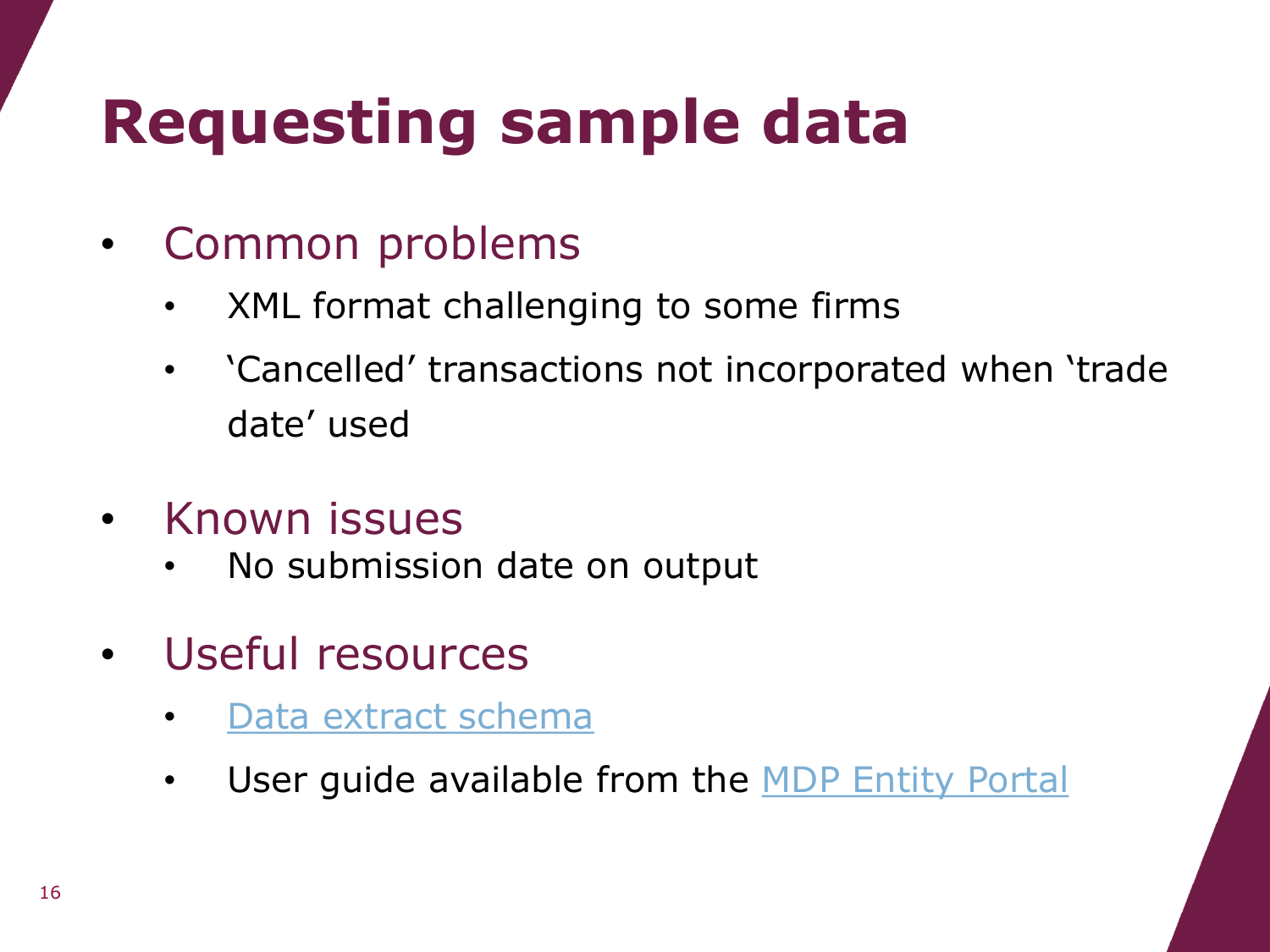### **Requesting sample data**

Number of entities making sample data requests January - May 2018

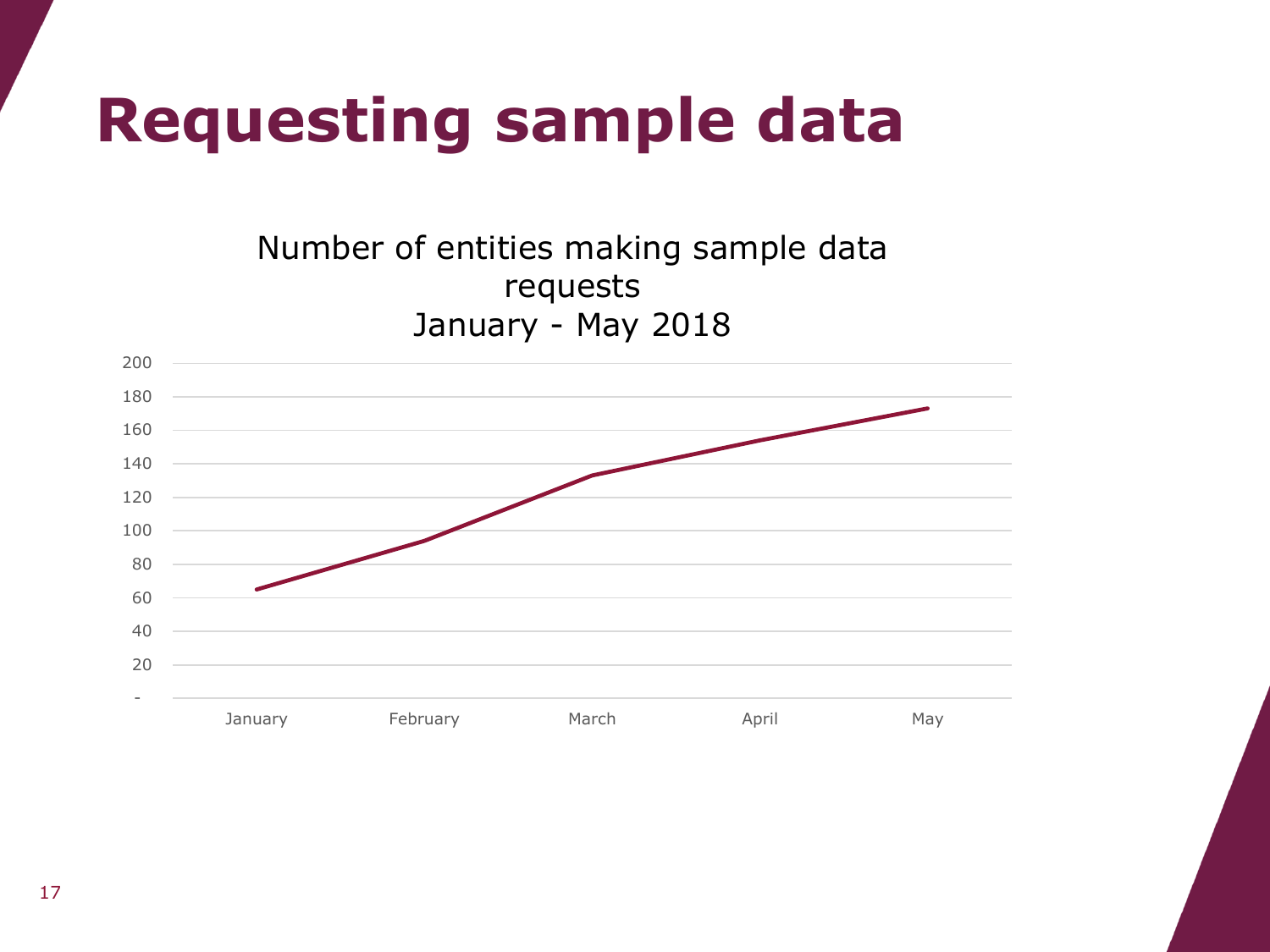## **Back reporting/resubmissions (MiFIR)**

- Key messages
	- FIRDS related rejections
	- Scheduling slots no longer required
	- Liaise with ARM and notify FCA once remediation completed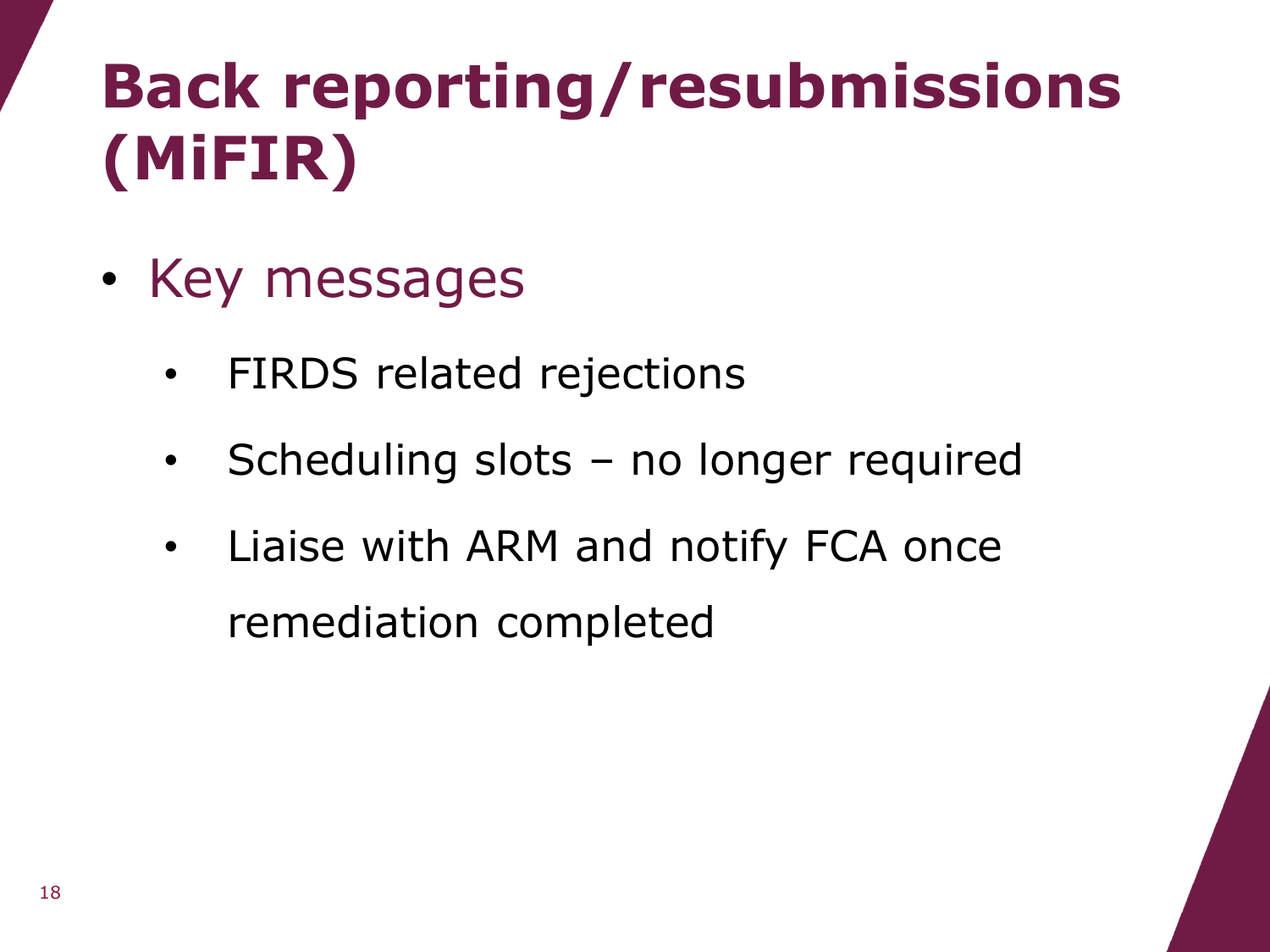

#### **Data quality issues: transaction reporting & instrument reference data**

#### Ayo Fashina Technical Specialist, Markets Reporting Team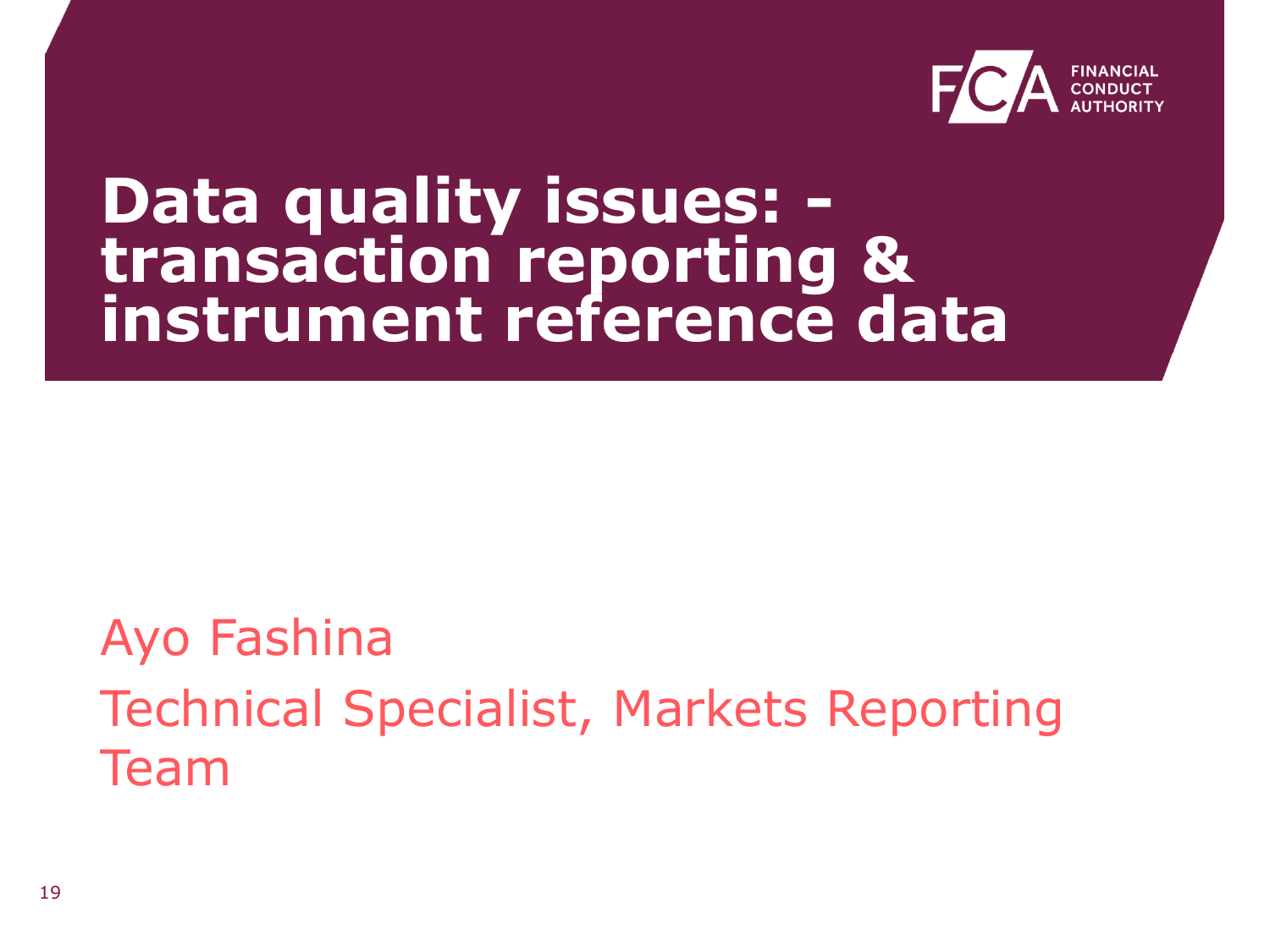#### **Transaction reports**

#### Identifiers - some mistakes

- Buyer/Seller LEI code of the CCP rather than MIC (please consult fields content in CDR 2017/590)
- Invalid LEI e.g. LEINOTAVAILABLE45678
- Inaccurate national identifiers e.g GB19000101DUMMYDATA#
- Investment firm covered by Directive
	- True/False?
	- UK branches of 3<sup>rd</sup> country firms are subject to MiFIR transaction reporting obligations (SUP 17A.1.2 of FCA Handbook) and for these firms Field 5 should be set to 'true')

#### **Timestamps**

- Trading times are in UTC
- Default timestamps not to be used
- Misuse of PNDG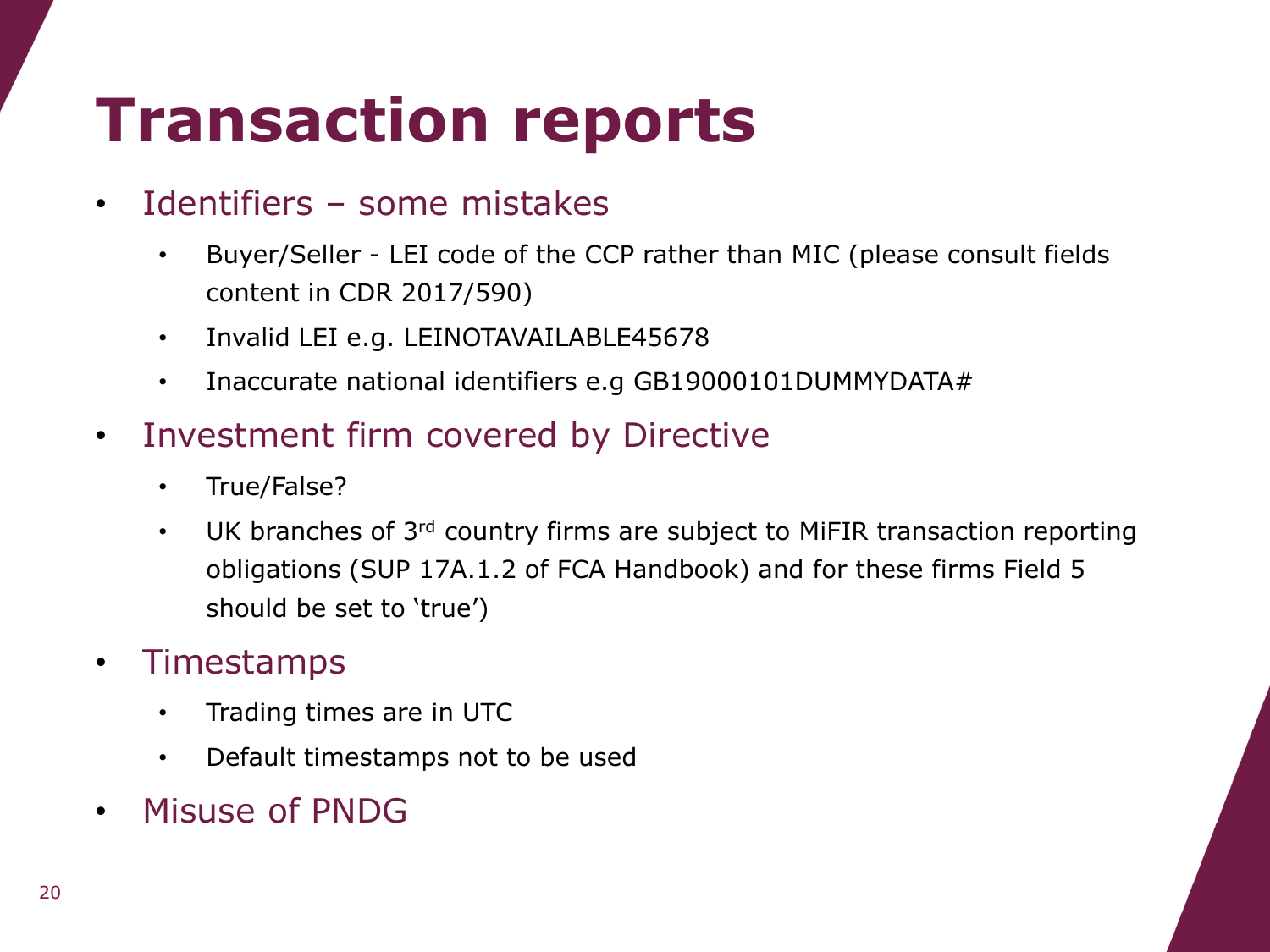### **Transaction reports**

- Net amount for DB\*\*\*\* only
- Country of the branch membership
	- SIs set as country code of home CA of SI
	- Negotiated trades
- CDS reporting
	- UndrlygInstrm\Swp\SwpIn or SwpOut xml elements
	- DO NOT use 'Othr'
- Upcoming ESMA Q&As FX swap & IRS
- ToTV under review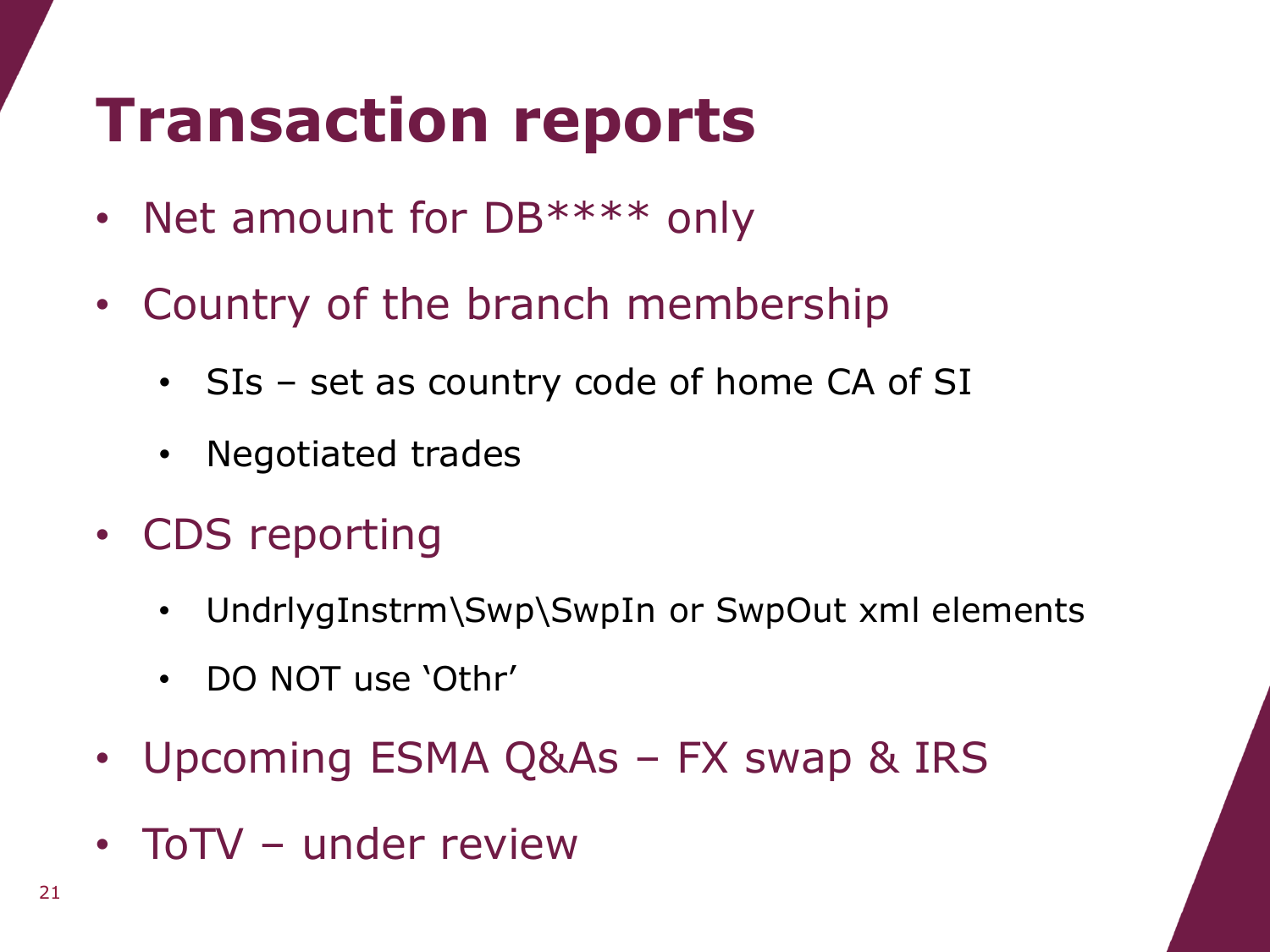## **Key validation rule changes**

#### • LEI

- The Initial Registration Date of the LEI can be after the trading date. Applicable to transaction reports with trade date 03 Jan to 02 Jul.
- The Initial Registration Date of the LEI shall be equal or before the trading date. Applicable to transaction reports with trade date 03 Jul onwards.
- IMPLEMENTED in MDP on 03 July
- Fields impacted: Buyer, Seller and decision maker Rules #027, #043, #056, #072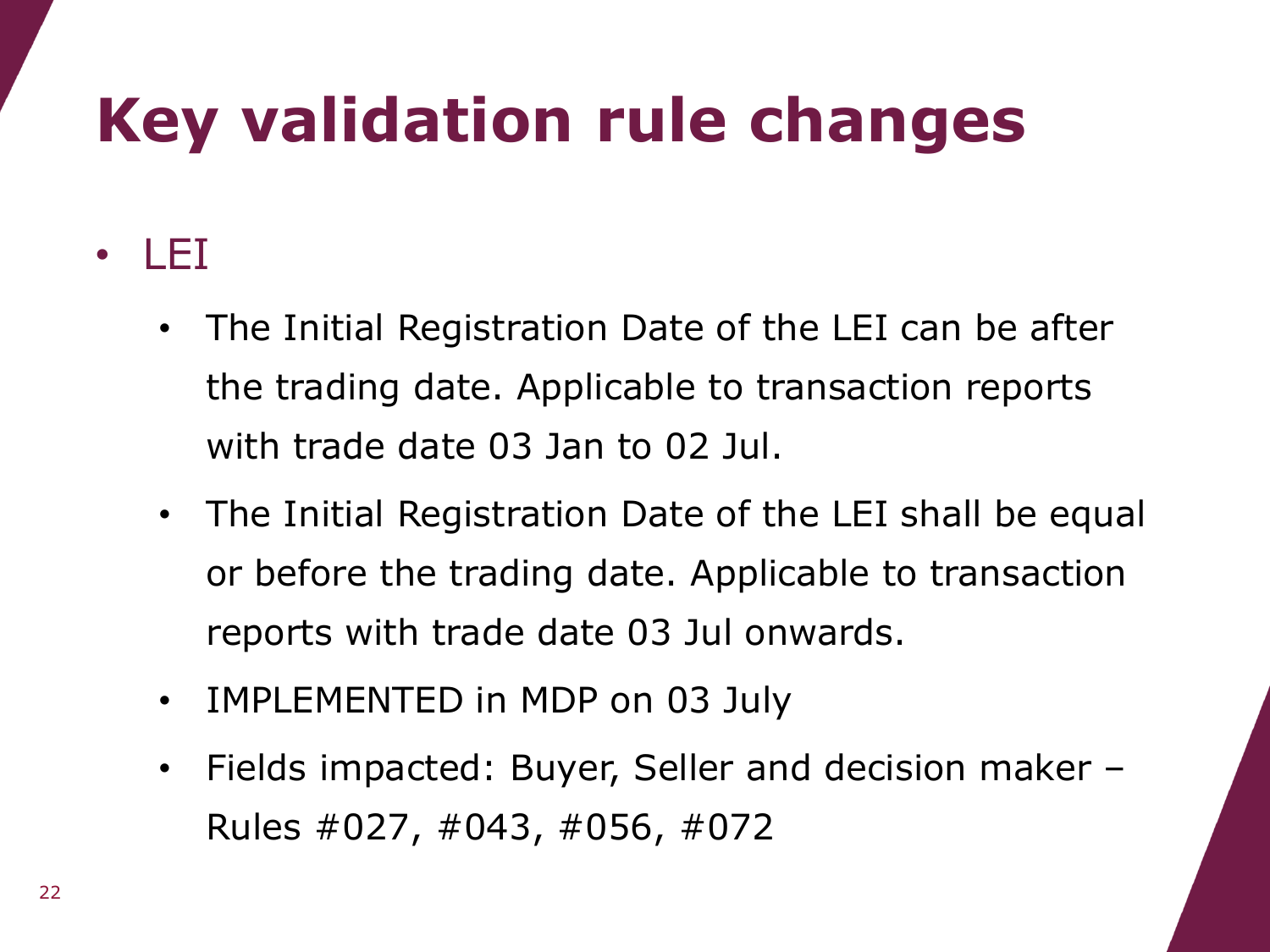## **Key validation rule changes**

- Other changes scheduled for Q4 18
	- CFI  $(#43)$  consistency with Exercise style to include code for warrants
	- Clarification of rules 228 and 267 for investment decision within firm
	- Schema update DRAFT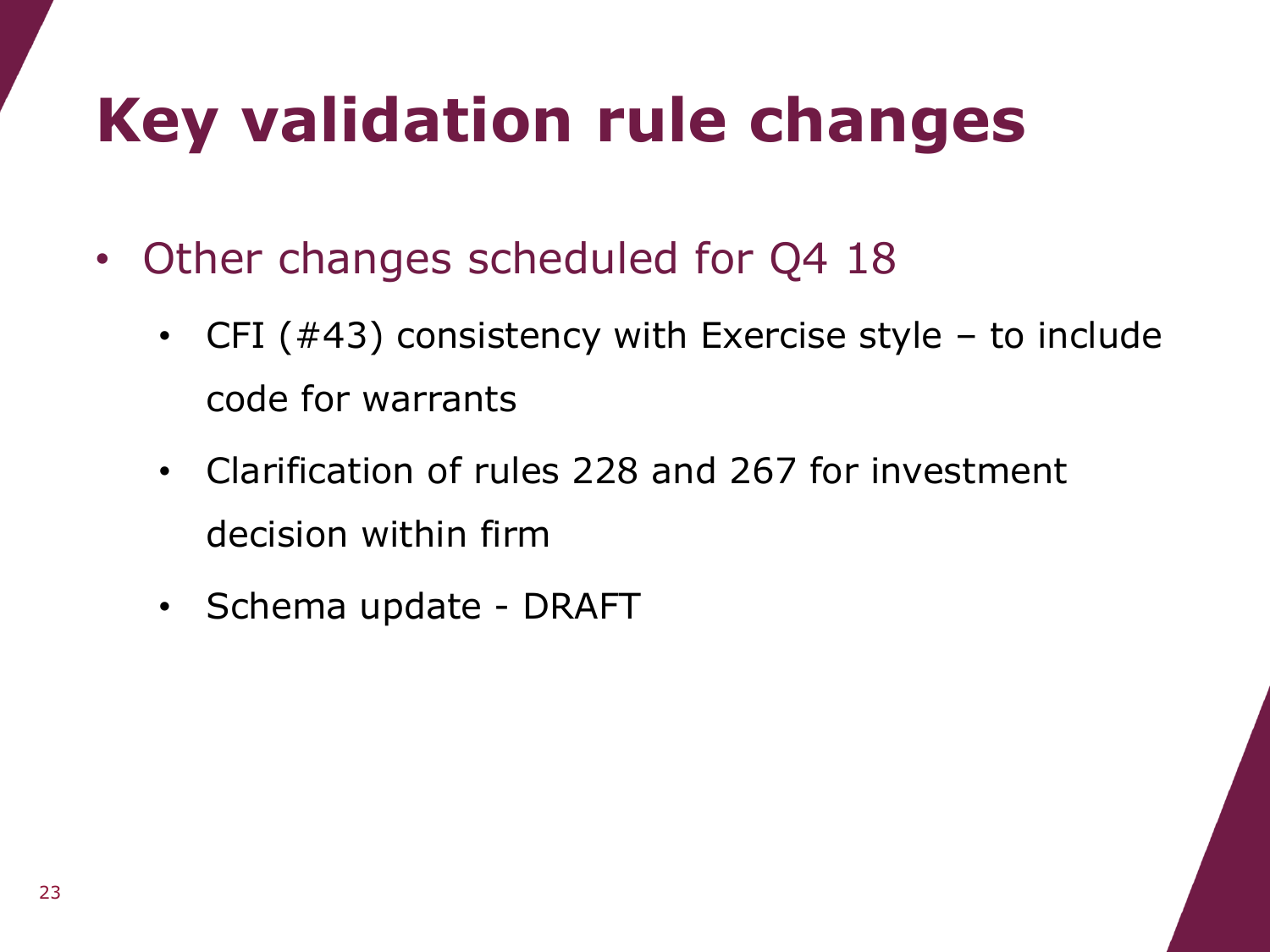### **Reference data**

- Requirement under Article 2 of CDR 2017/585
- FIRDS logic
	- Master record Article 16 of CDR 2017/590 (RCA)
	- Inconsistency records management INS 128
- Complete and accurate CFI codes should be used
- ESMA Q&A item#4
	- CFIs ISO 10962
	- FISN ISO 18774
- LEI of the issuer
- Dashboard IRD data quality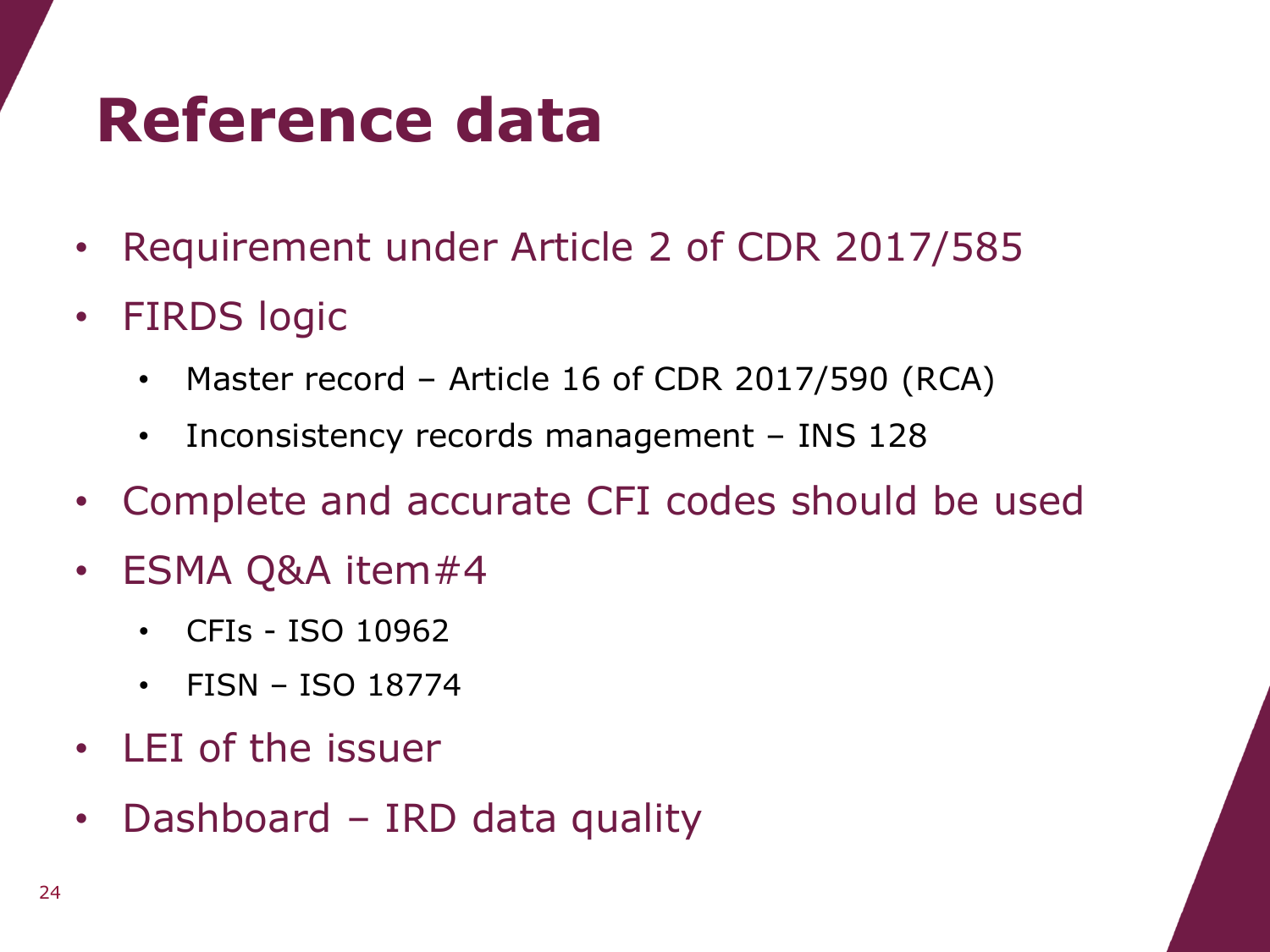

#### **Key messages**

#### Ana Fernandes Manager, Markets Reporting Team

25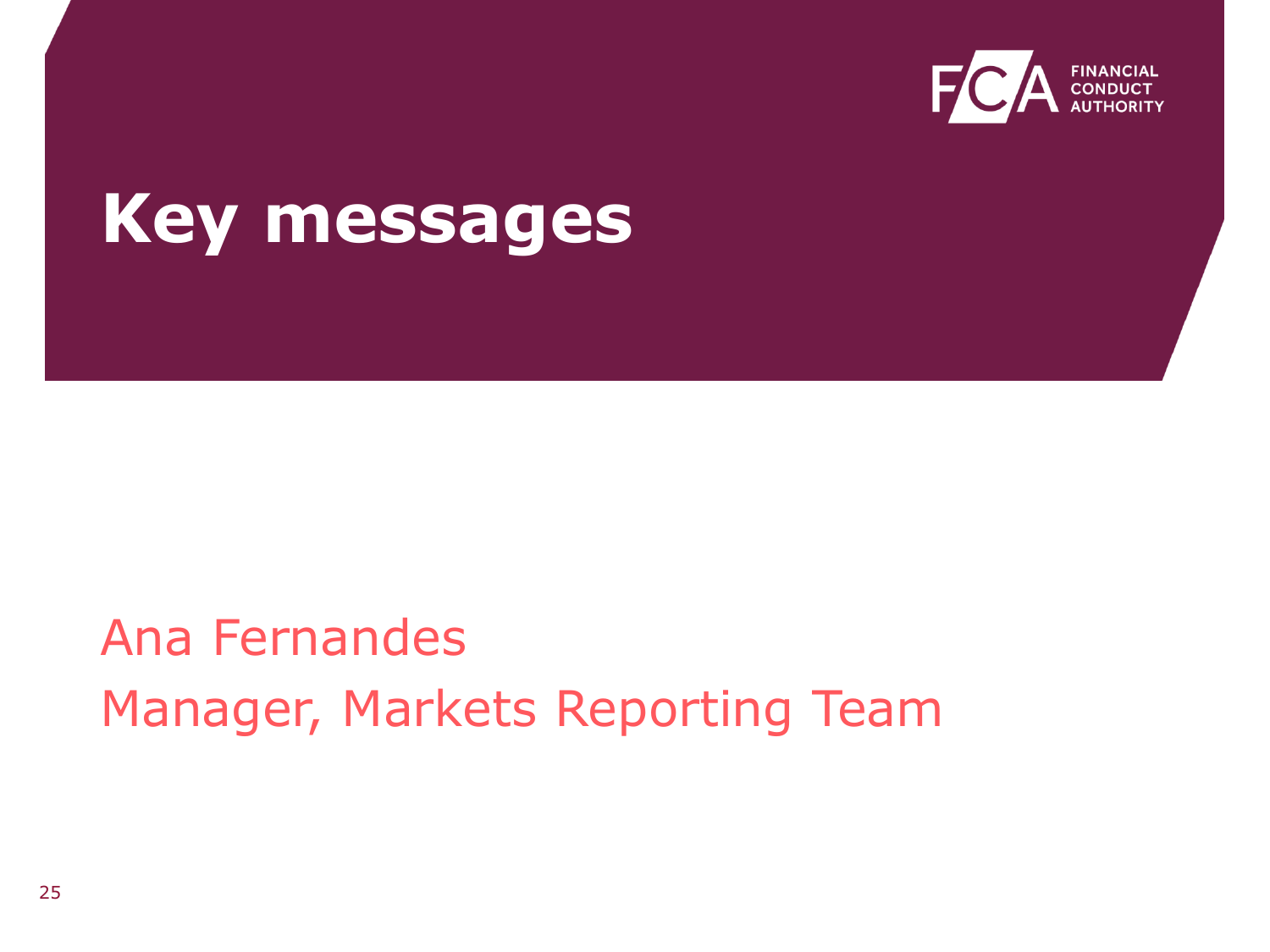### **Purpose of transaction reporting**





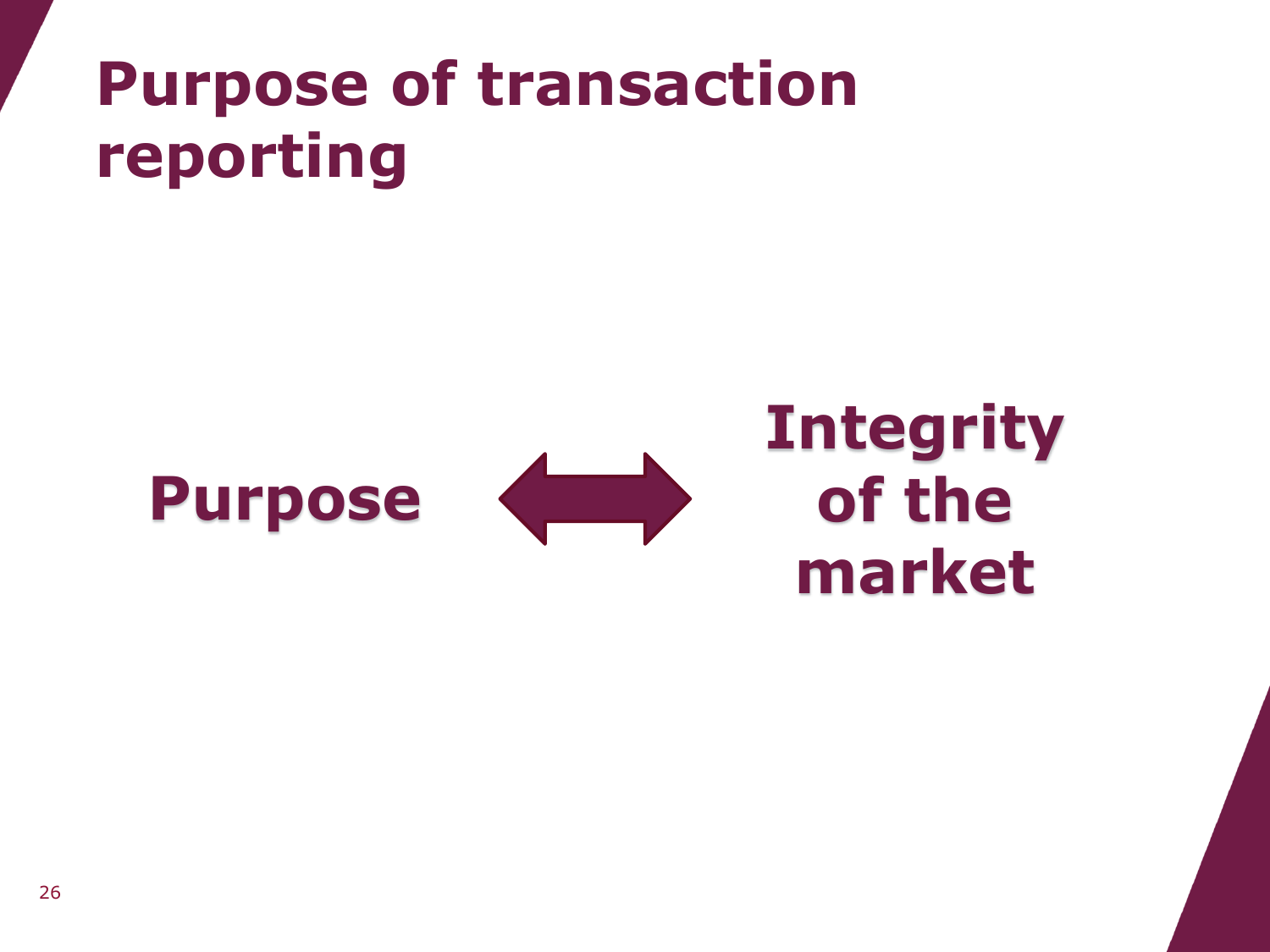## **Ongoing monitoring**

# **Completeness and accuracy**

Firms are required to monitor the transaction reports to ensure completeness and accuracy of the information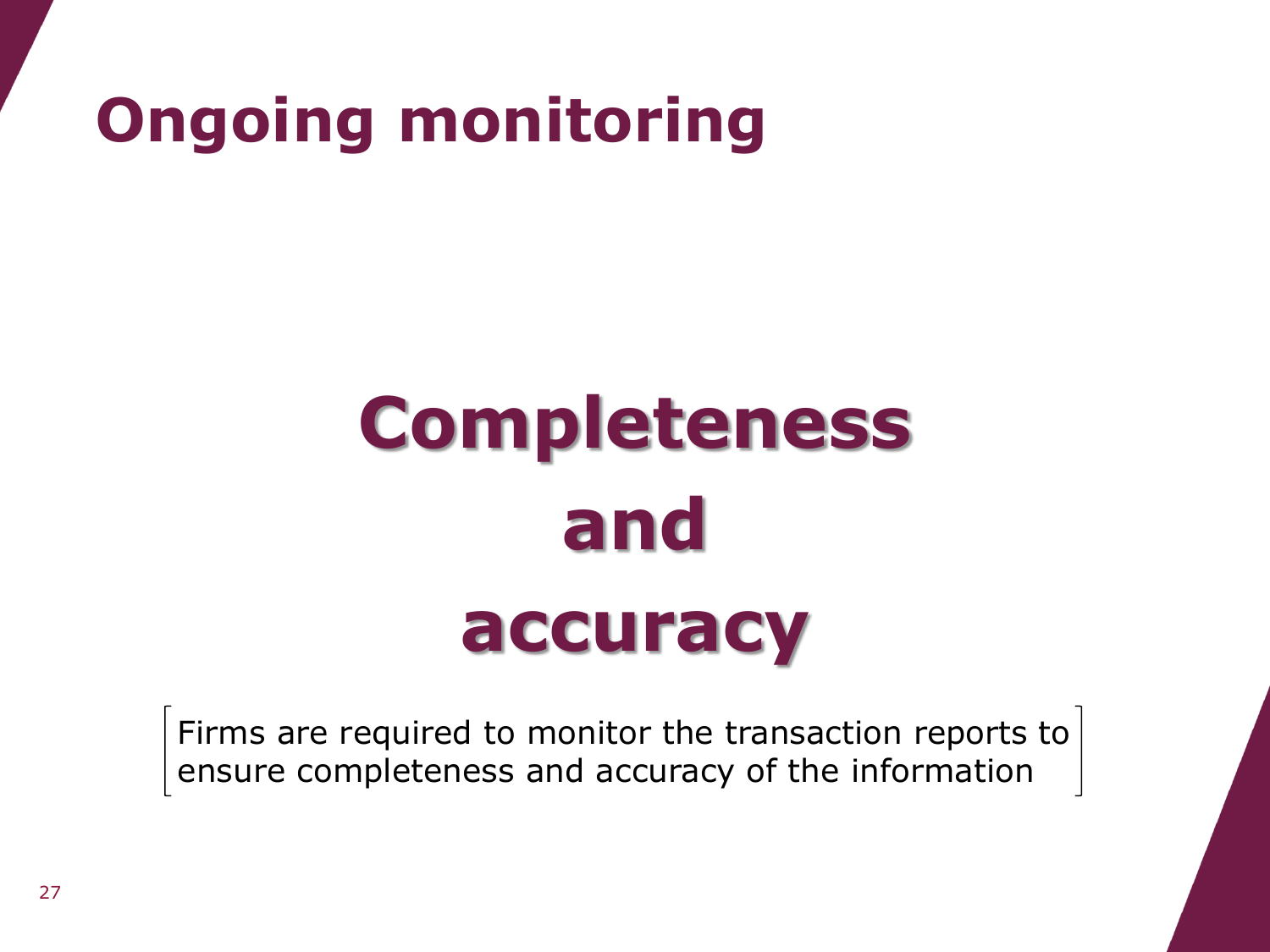## **Ongoing monitoring**

*"Many firms that have been working well to prepare for next year and they should feel assured and confident that they can continue to work*  with us to meet the starting line. At the same time, we cannot create a *floor for compliance below the required MiFID II standards and so our disposition is likely to be different where firms have made no real or genuine attempt to be ready or where key obligations are deliberately flouted."*

**Mark Stewart, Director of Enforcement and Market Oversight at the FCA (speech delivered on 20/09/2017)**

> *"… the need to improve and optimise surveillance and disruption capabilities cannot be seen as a role reserved solely for the regulator. We expect firms to ensure that their systems are in constant evolution to meet the changing nature and needs of the businesses within which they operate, including evolving regulatory demands."*

**Julia Hoggett, Director of Market Oversight at the FCA (speech published on 14/11/2017)**